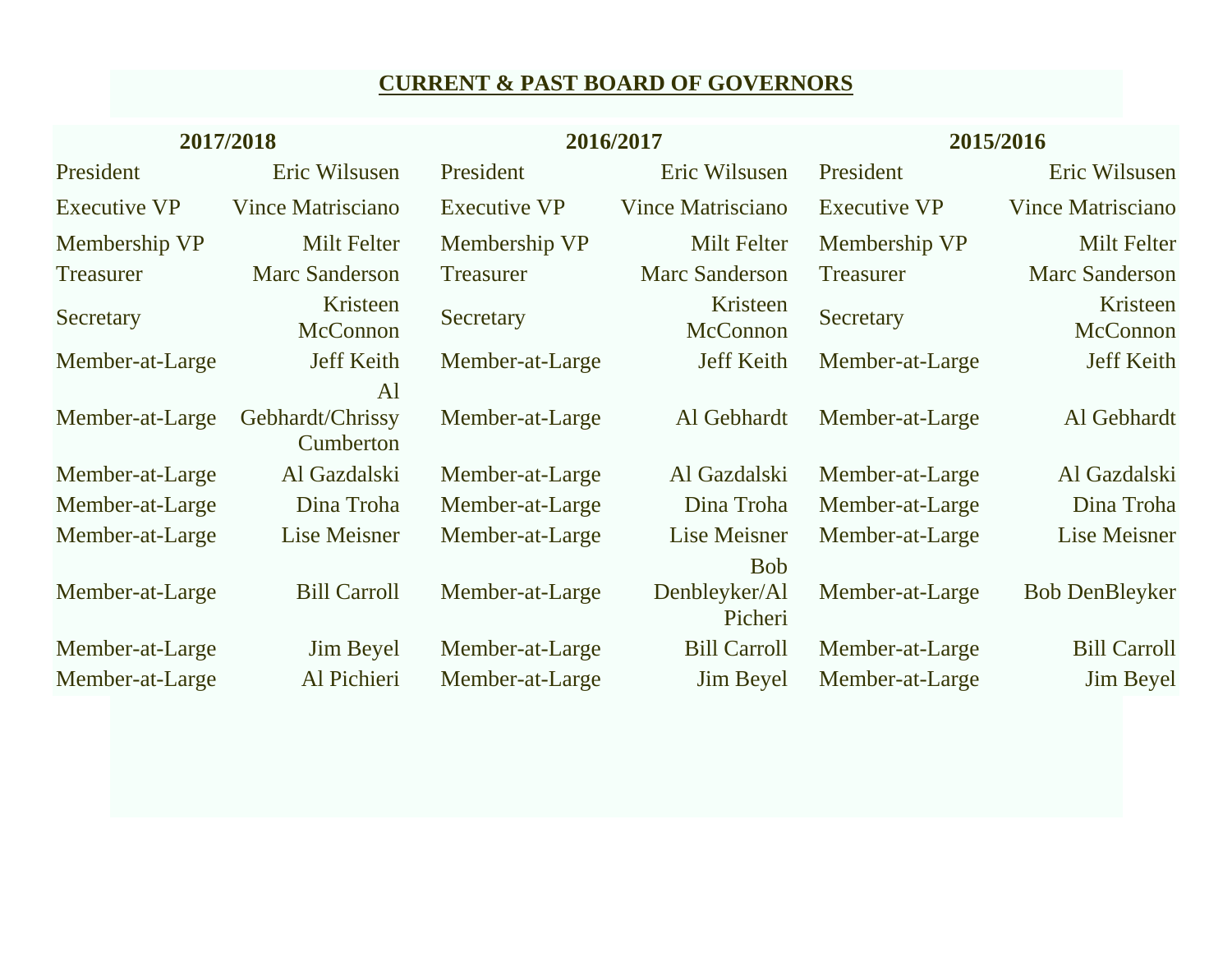| 2014/2015           |                             |                     | 2013/2014                                  | 2012/2013           |                               |
|---------------------|-----------------------------|---------------------|--------------------------------------------|---------------------|-------------------------------|
| President           | Eric Wilsusen               | President           | Eric Wilsusen                              | President           | Eric Wilsusen                 |
| <b>Executive VP</b> | Vince Matrisciano           | <b>Executive VP</b> | Vince Matrisciano                          | <b>Executive VP</b> | Vince Matrisciano             |
| Membership VP       | Milt Felter                 | Membership VP       | Milt Felter                                | Membership VP       | <b>Milt Felter</b>            |
| <b>Treasurer</b>    | <b>Marc Sanderson</b>       | <b>Treasurer</b>    | <b>Marc Sanderson</b>                      | <b>Treasurer</b>    | <b>Marc Sanderson</b>         |
| Secretary           | Kristeen<br><b>McConnon</b> | Secretary           | Kristeen<br><b>McConnon</b>                | Secretary           | Kristeen<br>McConnon          |
| Member-at-Large     | <b>Jeff Keith</b>           | Member-at-Large     | <b>Jeff Keith</b>                          | Member-at-Large     | <b>Jeff Keith</b>             |
| Member-at-Large     | Al Gebhardt                 | Member-at-Large     | Al Gebhardt                                | Member-at-Large     | Al Gebhardt                   |
| Member-at-Large     | Kirsten Child               | Member-at-Large     | Kirsten Child                              | Member-at-Large     | Kirsten Child                 |
| Member-at-Large     | Al Gazdalski                | Member-at-Large     | Al Gazdalski                               | Member-at-Large     | Al Gazdalski                  |
| Member-at-Large     | Dina Troha                  | Member-at-Large     | Dina Troha                                 | Member-at-Large     | Dina Troha                    |
| Member-at-Large     | Lise Meisner                | Member-at-Large     | Lise Meisner                               | Member-at-Large     | Lise Meisner                  |
| Member-at-Large     | <b>Bob DenBleyker</b>       | Member-at-Large     | <b>Bob DenBleyker</b>                      | Member-at-Large     | <b>Bob DenBleyker</b>         |
| Member-at-Large     | <b>Bill Carroll</b>         | Member-at-Large     | <b>Bill Carroll/Mike</b><br><b>Mautone</b> | Member-at-Large     | Jim Jablonski/Bill<br>Carroll |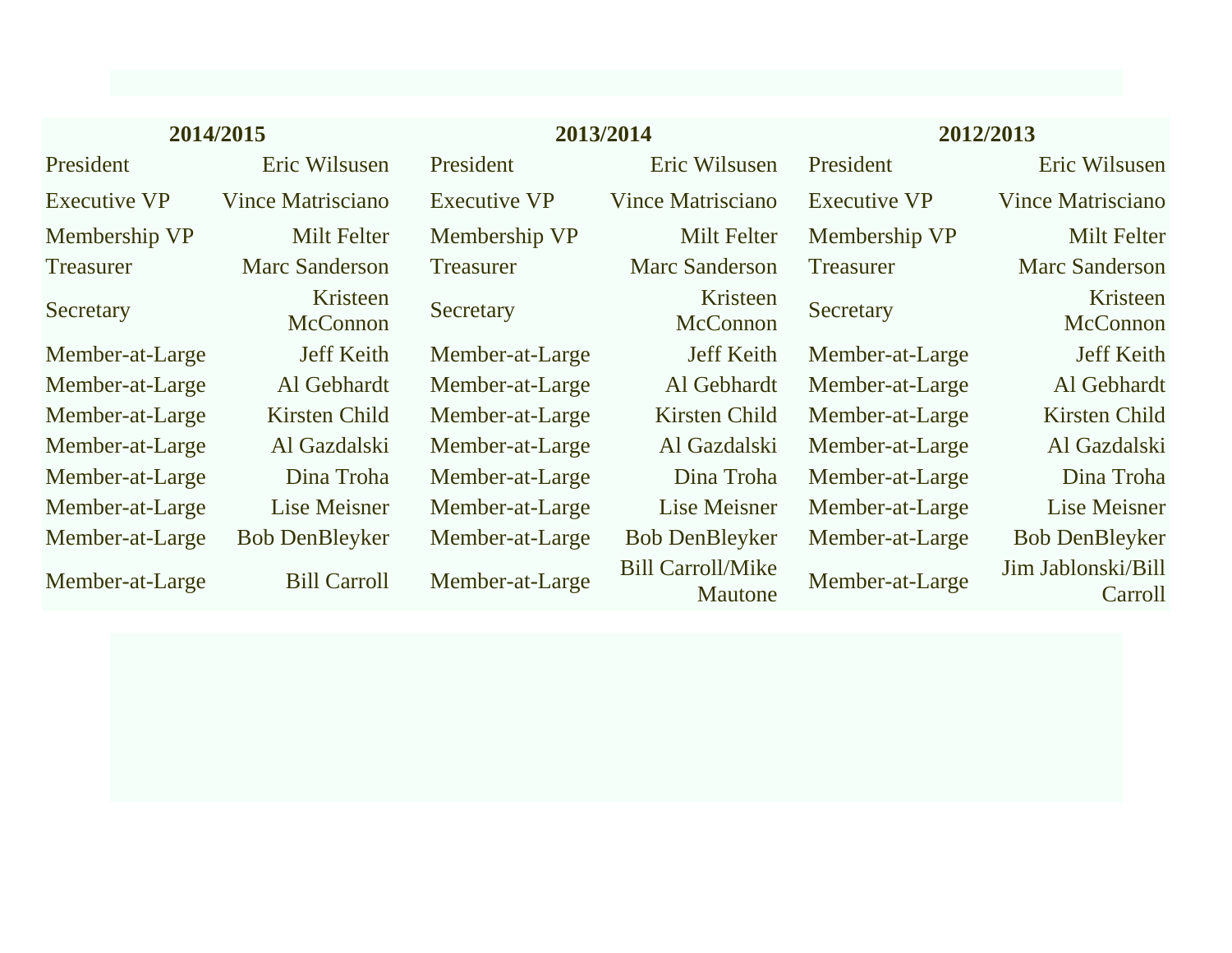| 2011/2012                          |                                        |                     | 2010/2011             |                     | 2009/2010                    |  |
|------------------------------------|----------------------------------------|---------------------|-----------------------|---------------------|------------------------------|--|
| President                          | Eric Wilsusen                          | President           | Eric Wilsusen         | President           | Eric Wilsusen                |  |
| <b>Executive VP</b>                | Lise Meisner                           | <b>Executive VP</b> | Lise Meisner          | <b>Executive VP</b> | Lise Meisner                 |  |
| Membership VP                      | Milt Felter                            | Membership VP       | <b>Milt Felter</b>    | Membership VP       | <b>Milt Felter</b>           |  |
| <b>Treasurer</b>                   | <b>Marc Sanderson</b>                  | <b>Treasurer</b>    | <b>Marc Sanderson</b> | <b>Treasurer</b>    | <b>Marc Sanderson</b>        |  |
| Secretary                          | Patti Coombs                           | Secretary           | Patti Coombs          | Secretary           | Patti Coombs                 |  |
| Member-at-Large                    | <b>Jeff Keith</b>                      | Member-at-Large     | <b>Jeff Keith</b>     | Member-at-Large     | <b>Jeff Keith</b>            |  |
| Member-at-Large                    | Al Gebhardt                            | Member-at-Large     | Al Gebhardt           | Member-at-Large     | Al Gebhardt                  |  |
| Member-at-Large                    | Kirsten Child                          | Member-at-Large     | Vince<br>Matrisciano  | Member-at-Large     | <b>Vince Matrisciano</b>     |  |
| Member-at-Large                    | Al Gazdalski                           | Member-at-Large     | Kirsten Child         | Member-at-Large     | Kirsten Child                |  |
| Member-at-Large                    | Dina Troha                             | Member-at-Large     | Al Gazdalski          | Member-at-Large     | Nick Kenyon                  |  |
| Member-at-Large                    | Lise Meisner                           | Member-at-Large     | Dina Troha            | Member-at-Large     | Jim Benjamin/Al<br>Gazdalski |  |
| Member-at-Large<br>Member-at-Large | <b>Bob DenBleyker</b><br>Jim Jablonski |                     |                       |                     |                              |  |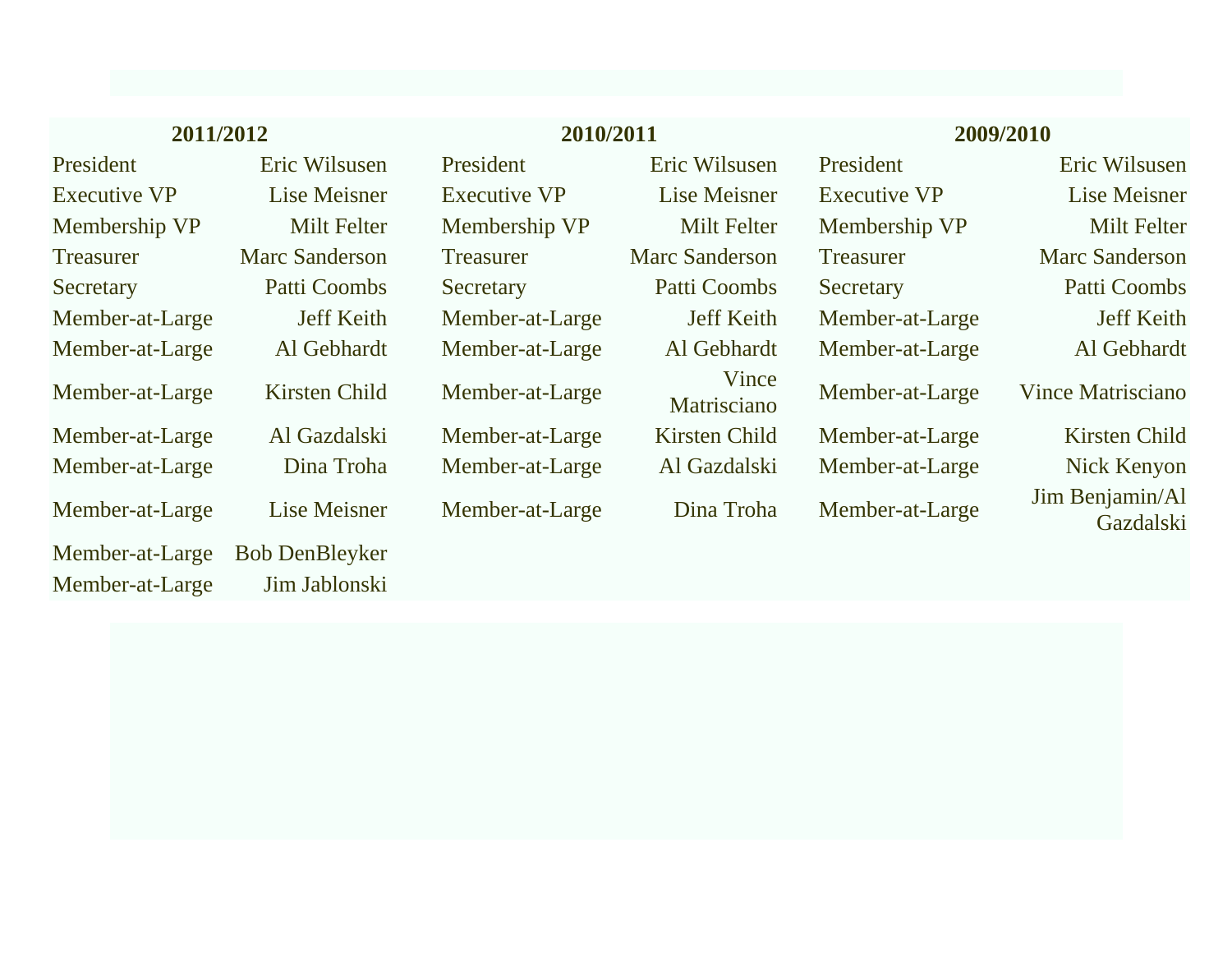| 2008/2009           |                       |                     | 2007/2008             |                     | 2006/2007              |  |
|---------------------|-----------------------|---------------------|-----------------------|---------------------|------------------------|--|
| President           | Eric Wilsusen         | President           | Eric Wilsusen         | President           | Ron Wolfe              |  |
| <b>Executive VP</b> | Lise Meisner          | <b>Executive VP</b> | Lise Meisner          | <b>Executive VP</b> | Lise Meisner           |  |
| Membership VP       | <b>Milt Felter</b>    | Membership VP       | <b>Milt Felter</b>    | Membership VP       | <b>Milt Felter</b>     |  |
| <b>Treasurer</b>    | <b>Marc Sanderson</b> | <b>Treasurer</b>    | <b>Marc Sanderson</b> | <b>Treasurer</b>    | <b>Marc Sanderson</b>  |  |
| Secretary           | <b>Patti Coombs</b>   | Secretary           | Patti Coombs          | Secretary           | Patti Coombs           |  |
| Member-at-Large     | <b>Jeff Keith</b>     | Member-at-Large     | <b>Jeff Keith</b>     | Member-at-Large     | <b>Jeff Keith</b>      |  |
| Member-at-Large     | Jim Benjamin          | Member-at-Large     | Jim Benjamin          | Member-at-Large     | <b>Thomas Hartnett</b> |  |
| Member-at-Large     | Al Gebhardt           | Member-at-Large     | Al Gebhardt           | Member-at-Large     | Eric Wilsusen          |  |
| Member-at-Large     | Vince<br>Matrisciano  | Member-at-Large     | Vince<br>Matrisciano  | Member-at-Large     | Al Gebhardt            |  |
| Member-at-Large     | Kirsten Child         | Member-at-Large     | Heidi Fink            | Member-at-Large     | Jim Benjamin           |  |
| Member-at-Large     | Nick Kenyon           | Member-at-Large     | Nick Kenyon           | Member-at-Large     | Chang Lee              |  |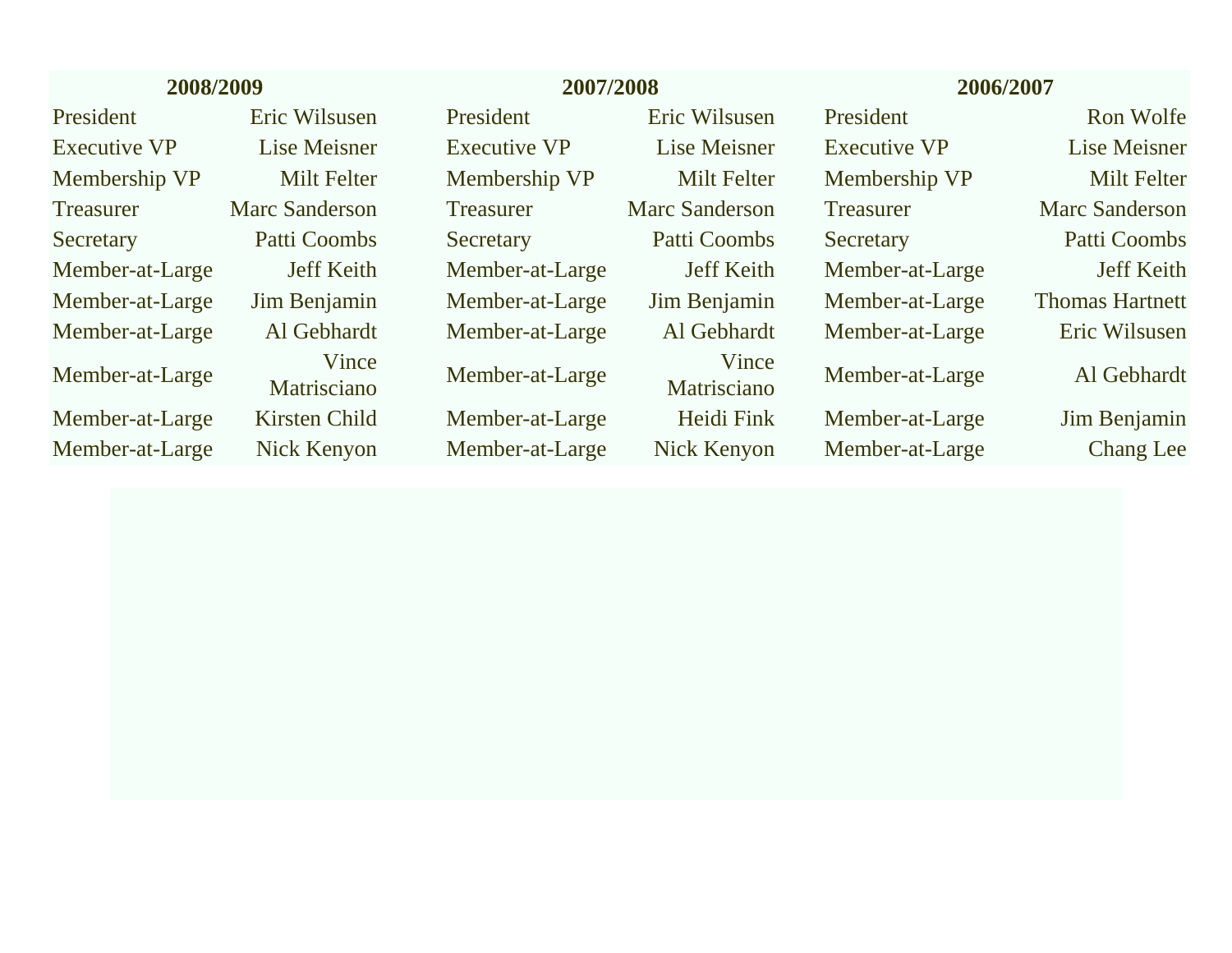| 2005/2006                       |                       |                                 | 2004/2005             |                     | 2003/2004              |  |
|---------------------------------|-----------------------|---------------------------------|-----------------------|---------------------|------------------------|--|
| President                       | Ron Wolfe             | President                       | Ron Wolfe             | <b>President</b>    | Ron Wolfe              |  |
| <b>Executive VP</b>             | Lise Meisner          | <b>Executive VP</b>             | Lise Meisner          | <b>Executive VP</b> | Lise Meisner           |  |
| Membership VP                   | <b>Milt Felter</b>    | Membership VP                   | <b>Milt Felter</b>    | Membership VP       | <b>Milt Felter</b>     |  |
| <b>Treasurer</b>                | <b>Marc Sanderson</b> | <b>Treasurer</b>                | <b>Marc Sanderson</b> | <b>Treasurer</b>    | <b>Marc Sanderson</b>  |  |
| Secretary                       | <b>Jim Beyel</b>      | Secretary                       | <b>Jim Beyel</b>      | Secretary           | <b>Jim Beyel</b>       |  |
| Member-at-Large                 | Jim Benjamin          | Member-at-Large                 | <b>Jeff Keith</b>     | Member-at-Large     | Jim Benjamin           |  |
| Member-at-Large                 | Chang Lee             | Member-at-Large Thomas Hartnett |                       | Member-at-Large     | Marcia Farber          |  |
| Member-at-Large                 | Al Gebhardt           | Member-at-Large                 | Eric Wilsusen         | Member-at-Large     | Paula Zuckerman        |  |
| Member-at-Large                 | Eric Wilsusen         | Member-at-Large                 | Jim Benjamin          | Member-at-Large     | <b>John Policastro</b> |  |
| Member-at-Large                 | <b>Jeff Keith</b>     | Member-at-Large                 | Al Gebhardt           | Member-at-Large     | <b>Jeff Keith</b>      |  |
| Member-at-Large Thomas Hartnett |                       | Member-at-Large                 | <b>Chang</b> Lee      | Member-at-Large     | Eric Wilsusen          |  |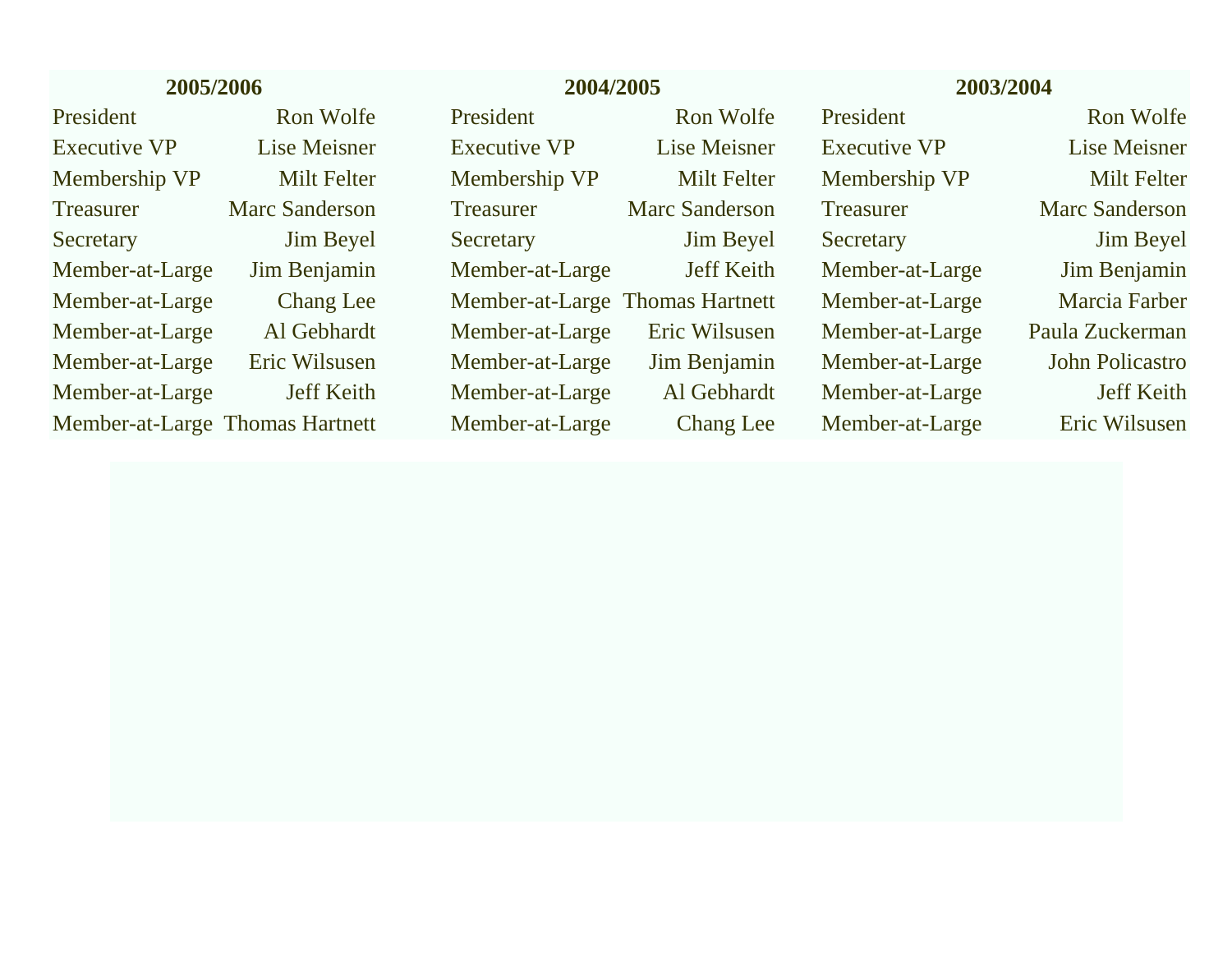| 2002/2003           |                           |                     | 2001/2002              |                     | 2000/2001                |  |
|---------------------|---------------------------|---------------------|------------------------|---------------------|--------------------------|--|
| President           | Ron Wolfe                 | President           | Ron Wolfe              | President           | Ron Wolfe                |  |
| <b>Executive VP</b> | <b>Lise Meisner</b>       | <b>Executive VP</b> | Lise Meisner           | <b>Executive VP</b> | Lise Meisner             |  |
| Membership VP       | Milt Felter               | Membership VP       | <b>Milt Felter</b>     | Membership VP       | <b>Milt Felter</b>       |  |
| <b>Treasurer</b>    | Marc Sanderson            | <b>Treasurer</b>    | Marc Sanderson         | <b>Treasurer</b>    | Marc Sanderson           |  |
| Secretary           | <b>Jim Beyel</b>          | Secretary           | <b>Jim Beyel</b>       | Secretary           | Claire Walloga           |  |
| Member-at-Large     | <b>Jeff Keith</b>         | Member-at-Large     | <b>Tony Iaconetti</b>  | Member-at-Large     | <b>Tony Iaconetti</b>    |  |
| Member-at-Large     | Eric Wilsusen             | Member-at-Large     | <b>Jeff Keith</b>      | Member-at-Large     | <b>Jeff Keith</b>        |  |
| Member-at-Large     | Paula<br><b>Zuckerman</b> | Member-at-Large     | Paula<br>Zuckerman     | Member-at-Large     | <b>Steve Meszares</b>    |  |
| Member-at-Large     | <b>John Policastro</b>    | Member-at-Large     | <b>John Policastro</b> | Member-at-Large     | Robert Lopez             |  |
| Member-at-Large     | Jim Benjamin              | Member-at-Large     | Jim Benjamin           | Member-at-Large     | <b>Jim Beyel</b>         |  |
| Member-at-Large     | Marcia Farber             | Member-at-Large     | <b>Marcia Farber</b>   | Member-at-Large     | <b>Charles Gafkowski</b> |  |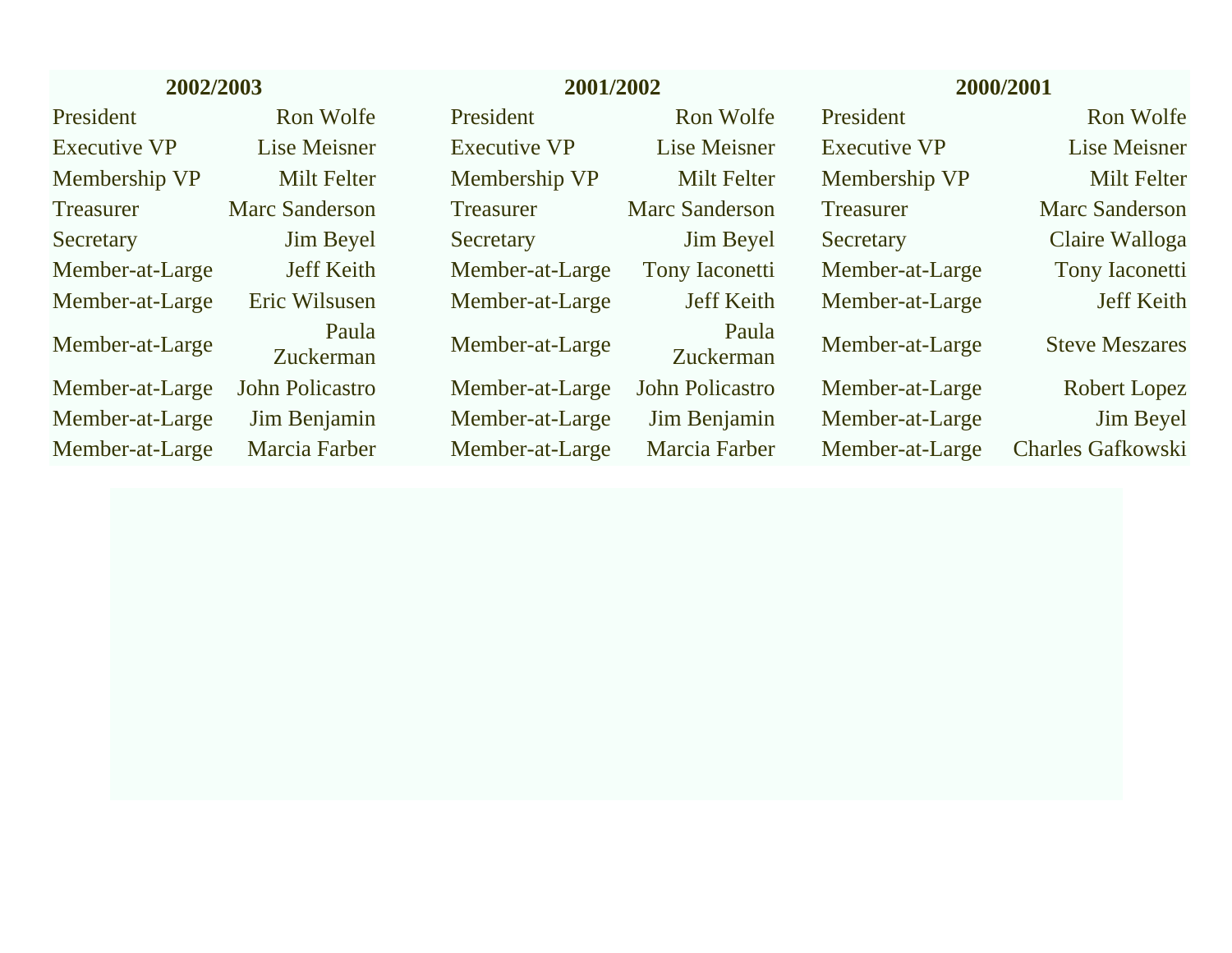| 1999/2000           |                             | 1998/1999           |                       | 1997/1998           |                          |  |
|---------------------|-----------------------------|---------------------|-----------------------|---------------------|--------------------------|--|
| President           | Ron Wolfe                   | President           | Ron Wolfe             | President           | Ron Wolfe                |  |
| <b>Executive VP</b> | Lise Meisner                | <b>Executive VP</b> | Lise Meisner          | <b>Executive VP</b> | Eileen Herberger         |  |
| Membership VP       | <b>Milt Felter</b>          | Membership VP       | <b>Milt Felter</b>    | Membership VP       | Milt Felter              |  |
| <b>Treasurer</b>    | <b>Marc Sanderson</b>       | <b>Treasurer</b>    | <b>Marc Sanderson</b> | <b>Treasurer</b>    | <b>Marc Sanderson</b>    |  |
| Secretary           | Claire Walloga              | Secretary           | Claire Walloga        | Secretary           | Claire Walloga           |  |
| Member-at-Large     | Robert Lopez                | Member-at-Large     | Larry Wylie           | Member-at-Large     | Larry Wylie              |  |
| Member-at-Large     | <b>Jim Beyel</b>            | Member-at-Large     | <b>Jeff Keith</b>     | Member-at-Large     | <b>Michael Metelsky</b>  |  |
| Member-at-Large     | <b>Charles</b><br>Gafkowski | Member-at-Large     | <b>Tony Iaconetti</b> | Member-at-Large     | <b>Larry Castiglione</b> |  |
| Member-at-Large     | <b>Jeff Keith</b>           | Member-at-Large     | Michael<br>Metelsky   | Member-at-Large     | <b>Marilyn White</b>     |  |
| Member-at-Large     | <b>Steve Meszores</b>       | Member-at-Large     | Larry<br>Castiglione  | Member-at-Large     | <b>Jeff Keith</b>        |  |
| Member-at-Large     | <b>Tony Iaconetti</b>       | Member-at-Large     | <b>Steve Meszores</b> | Member-at-Large     | Lise Meisner             |  |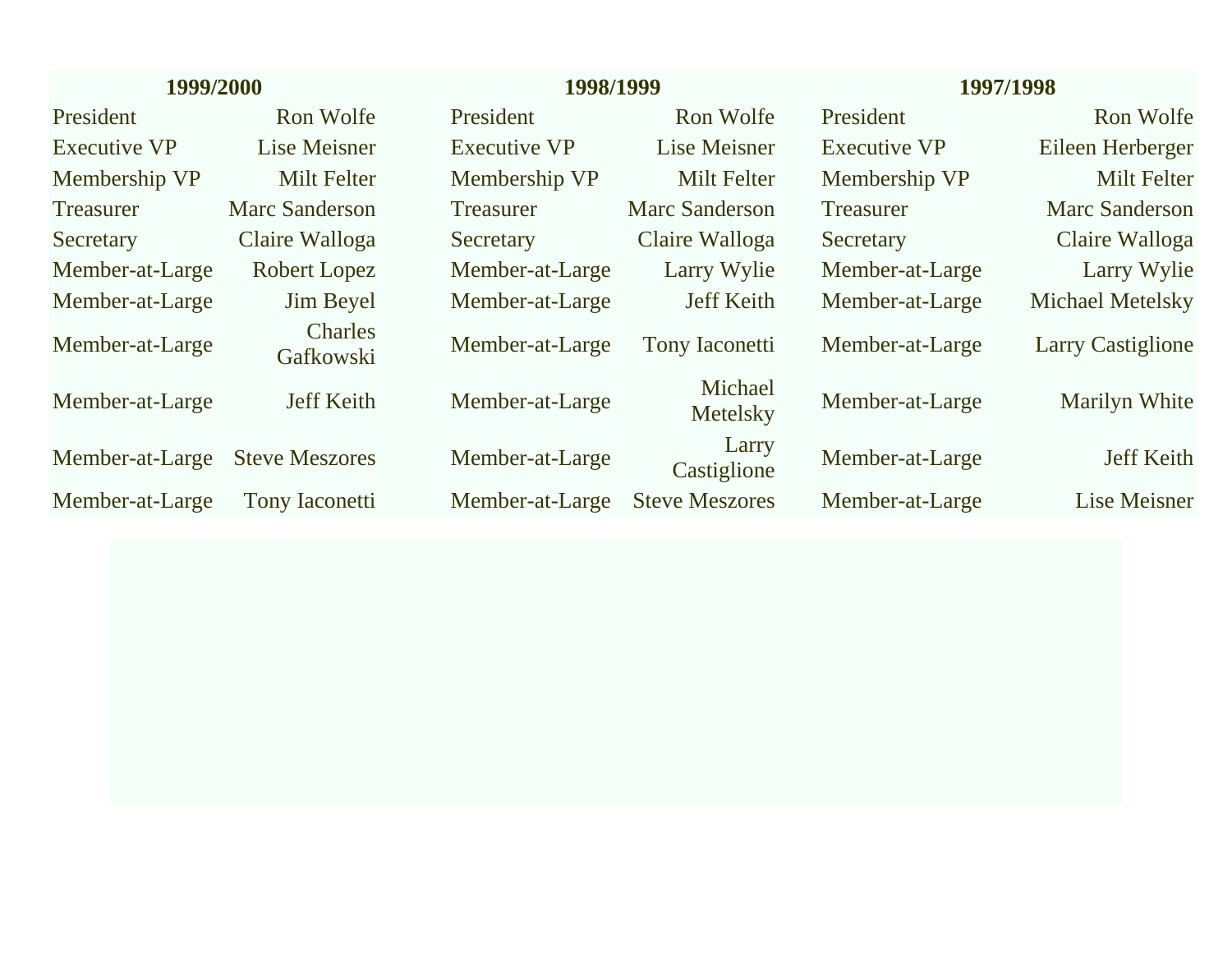## **1996/1997 1995/1996 1994/1995**

Executive VP Eileen Herberger Executive VP Eileen Herberger Executive VP Mike Rose Membership VP and Wolfe Membership VP Ron Wolfe Membership VP Ron Wolfe Secretary Claire Walloga Secretary Claire Walloga Secretary Claire Walloga Member-at-Large Milt Felter Member-at-Large Gerry Fahey Member-at-Large Milt Felter Member-at-Large Jeff Keith Member-at-Large Larry Wylie Member-at-Large Jeff Keith Member-at-Large Lise Meisner Member-at-Large Mike Metelsky Member-at-Large Lise Meisner Member-at-Large Gerry Fahey Member-at-Large Milt Felter Member-at-Large Al Gazdalski Member-at-Large Larry Wylie Member-at-Large Jeff Keith Member-at-Large Mike Metelsky Member-at-Large Mike Metelsky Member-at-Large Lise Meisner Member-at-Large Eileen Herberger

President Kent Hansen President Kent Hansen President Kent Hansen

Treasurer Marc Sanderson Treasurer Marc Sanderson Treasurer Marc Sanderson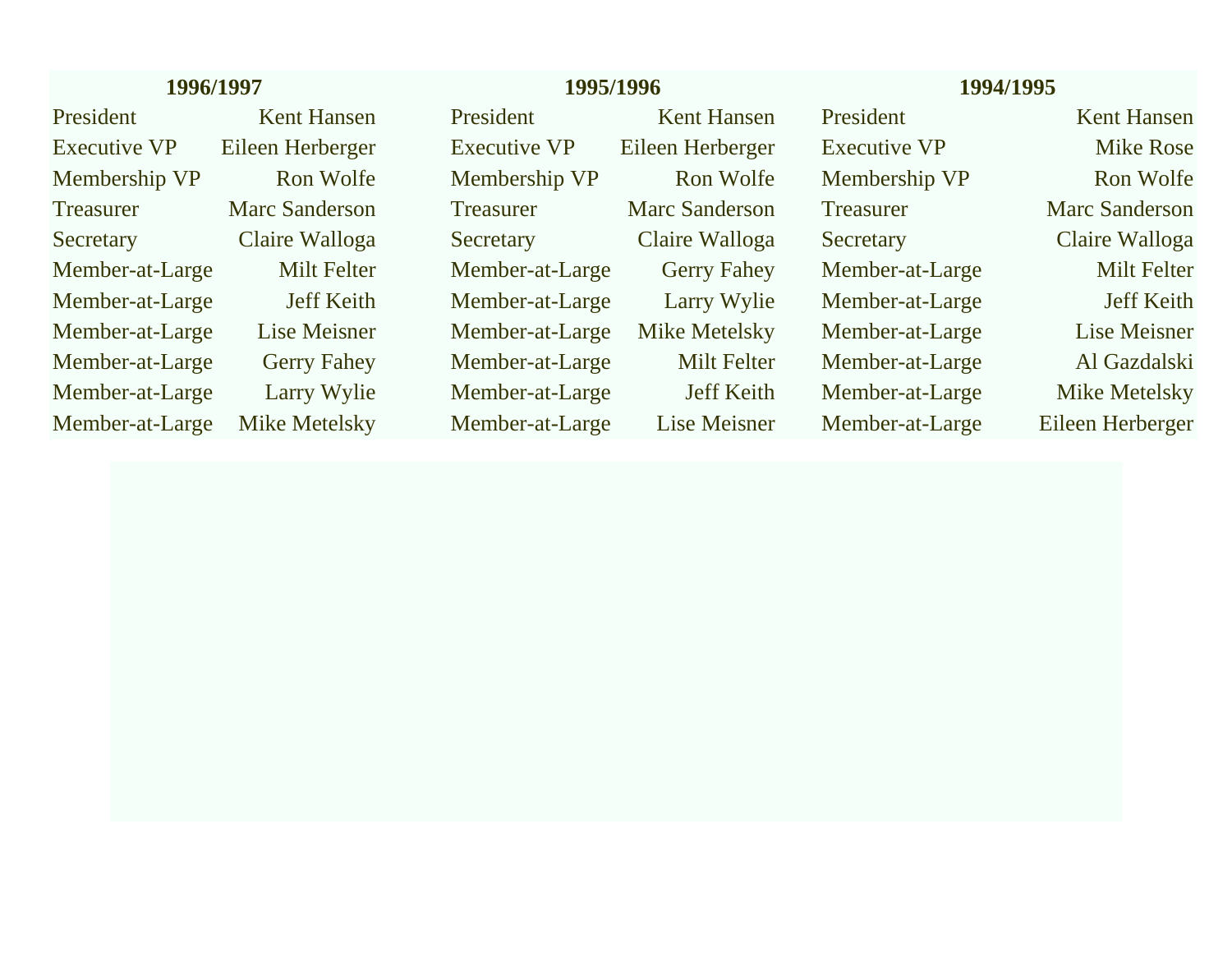| 1993/1994           |                       |                     | 1992/1993             |                     | 1991/1992          |
|---------------------|-----------------------|---------------------|-----------------------|---------------------|--------------------|
| President           | <b>Kent Hansen</b>    | President           | <b>Kent Hansen</b>    | President           | <b>Kent Hansen</b> |
| <b>Executive VP</b> | <b>Mike Rose</b>      | <b>Executive VP</b> | <b>Mike Rose</b>      | <b>Executive VP</b> | <b>Mike Rose</b>   |
| Membership VP       | Ron Wolfe             | Membership VP       | <b>Art Wilson</b>     | Membership VP       | <b>Art Wilson</b>  |
| <b>Treasurer</b>    | Karen McConnell       | <b>Treasurer</b>    | Karen<br>McConnell    | <b>Treasurer</b>    | Karen McConnell    |
| Secretary           | Claire Walloga        | Secretary           | Claire Walloga        | Secretary           | Claire Walloga     |
| Member-at-Large     | Al Gazdalski          | Member-at-Large     | <b>Milt Felter</b>    | Member-at-Large     | Ron Wolfe          |
| Member-at-Large     | <b>Mike Metelsky</b>  | Member-at-Large     | <b>Jeff Keith</b>     | Member-at-Large     | Al Gazdalski       |
| Member-at-Large     | Eileen Herberger      | Member-at-Large     | <b>Marc Sanderson</b> | Member-at-Large     | Mike Metelsky      |
| Member-at-Large     | <b>Milt Felter</b>    | Member-at-Large     | Ron Wolfe             | Member-at-Large     | <b>Frank Torre</b> |
| Member-at-Large     | <b>Jeff Keith</b>     | Member-at-Large     | Al Gazdalski          | Member-at-Large     | <b>Milt Felter</b> |
| Member-at-Large     | <b>Marc Sanderson</b> | Member-at-Large     | <b>Mike Metelsky</b>  | Member-at-Large     | <b>Jeff Keith</b>  |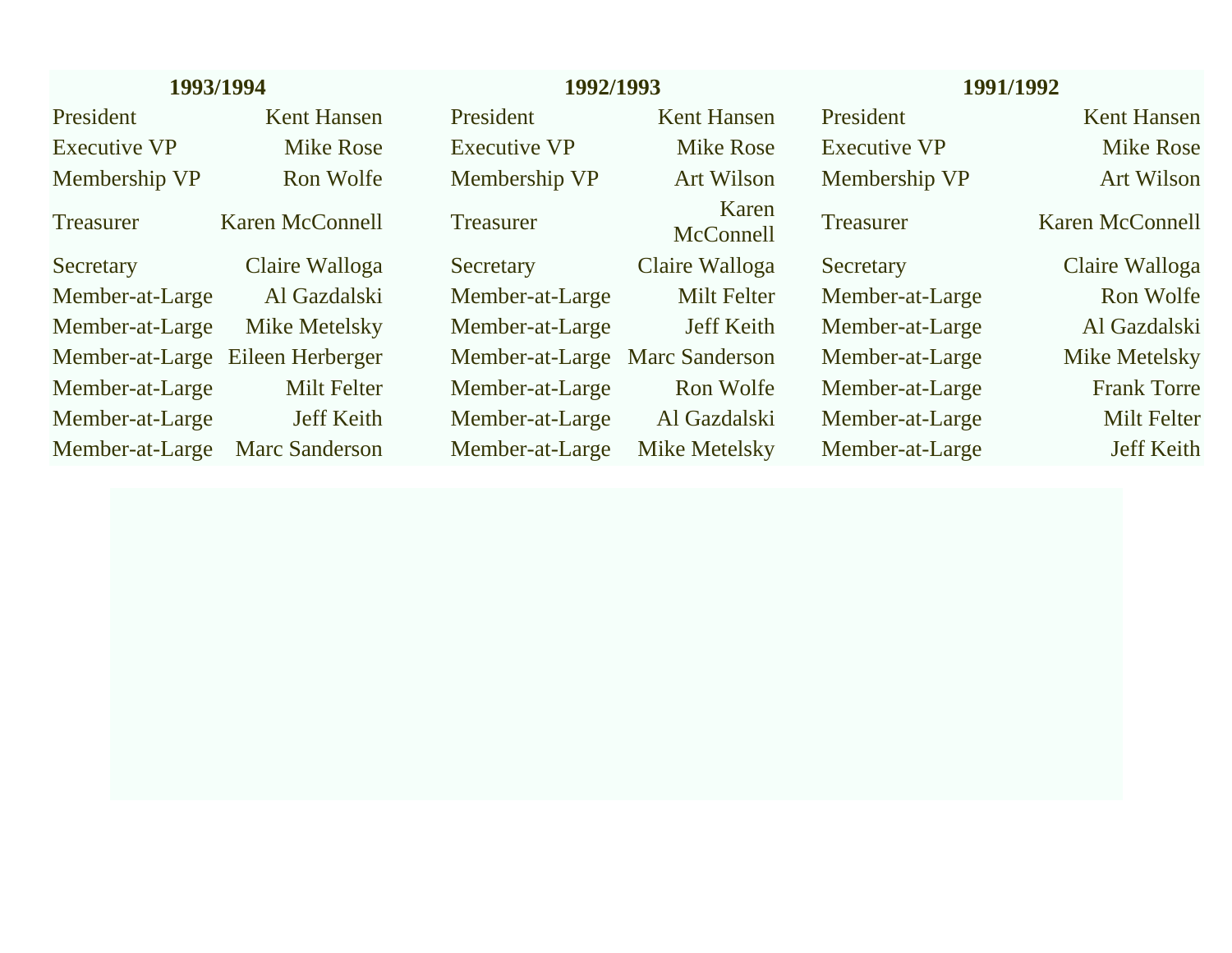| 1990/1991           |                        | 1989/1990                     |                    |                     | 1988/1989             |  |
|---------------------|------------------------|-------------------------------|--------------------|---------------------|-----------------------|--|
| President           | <b>Kent Hansen</b>     | President                     | <b>Kent Hansen</b> | President           | <b>Kent Hansen</b>    |  |
| <b>Executive VP</b> | <b>Tom Mitsock</b>     | <b>Executive VP</b>           | <b>Tom Mitsock</b> | <b>Executive VP</b> | <b>Tom Mitsock</b>    |  |
| Membership VP       | <b>Art Wilson</b>      | Membership VP                 | <b>Art Wilson</b>  | Membership VP       | <b>Art Wilson</b>     |  |
| <b>Treasurer</b>    | <b>Karen McConnell</b> | <b>Treasurer</b>              | Karen<br>McConnell | <b>Treasurer</b>    | <b>Nancy Steiner</b>  |  |
| Secretary           | Claire Walloga         | Secretary                     | Claire Walloga     | Secretary           | Claire Walloga        |  |
| Member-at-Large     | <b>Milt Felter</b>     | Member-at-Large               | <b>Mike Rose</b>   | Member-at-Large     | <b>Milt Felter</b>    |  |
| Member-at-Large     | <b>Jeff Keith</b>      | Member-at-Large               | <b>Frank Torre</b> | Member-at-Large     | <b>Jeff Keith</b>     |  |
| Member-at-Large     | <b>Marolyn White</b>   | Member-at-Large Marolyn White |                    | Member-at-Large     | <b>Phil McConnell</b> |  |
| Member-at-Large     | <b>Mike Rose</b>       | Member-at-Large               | Ron Wolfe          | Member-at-Large     | Ron Wolfe             |  |
| Member-at-Large     | <b>Frank Torre</b>     | Member-at-Large               | <b>Milt Felter</b> | Member-at-Large     | <b>Rich Sudol</b>     |  |
| Member-at-Large     | Ron Wolfe              | Member-at-Large               | <b>Jeff Keith</b>  | Member-at-Large     | <b>Betty Scharlat</b> |  |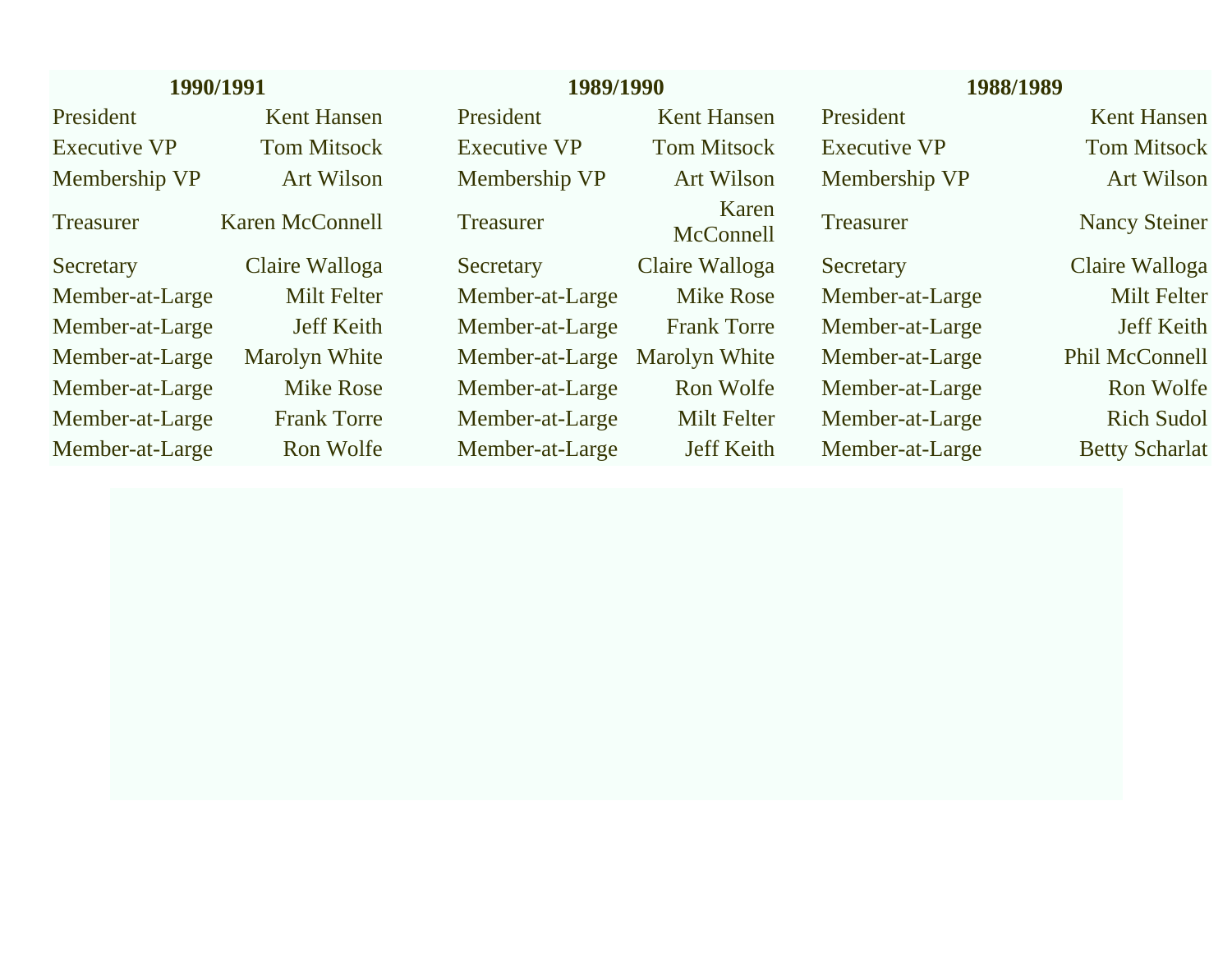| 1987/1988           |                       |                     | 1986/1987             |                     | 1985/1986              |  |
|---------------------|-----------------------|---------------------|-----------------------|---------------------|------------------------|--|
| President           | <b>Kent Hansen</b>    | President           | <b>Kent Hansen</b>    | President           | <b>Kent Hansen</b>     |  |
| <b>Executive VP</b> | <b>Tom Mitsock</b>    | <b>Executive VP</b> | <b>Tom Mitsock</b>    | <b>Executive VP</b> | <b>Tom Mitsock</b>     |  |
| Membership VP       | <b>Richard Cutler</b> | Membership VP       | <b>Richard Cutler</b> | Membership VP       | <b>Richard Cutler</b>  |  |
| <b>Treasurer</b>    | <b>Nancy Steiner</b>  | <b>Treasurer</b>    | <b>Nancy Steiner</b>  | <b>Treasurer</b>    | <b>Nancy Steiner</b>   |  |
| Secretary           | Claire Walloga        | Secretary           | Claire Walloga        | Secretary           | Claire Walloga         |  |
| Member-at-Large     | Ron Wolfe             | Member-at-Large     | Milt Felter           | Member-at-Large     | <b>Kathy Dunlap</b>    |  |
| Member-at-Large     | <b>Rich Sudol</b>     | Member-at-Large     | <b>Jeff Keith</b>     | Member-at-Large     | <b>Greg Plifka</b>     |  |
| Member-at-Large     | <b>Betty Scharlat</b> | Member-at-Large     | <b>Art Wilson</b>     | Member-at-Large     | <b>Rich Sudol</b>      |  |
| Member-at-Large     | Milt Felter           | Member-at-Large     | <b>Kathy Dunlap</b>   | Member-at-Large     | <b>Warren Abramson</b> |  |
| Member-at-Large     | <b>Jeff Keith</b>     | Member-at-Large     | <b>Greg Plifka</b>    | Member-at-Large     | <b>Jeff Keith</b>      |  |
| Member-at-Large     | <b>Art Wilson</b>     | Member-at-Large     | <b>Rich Sudol</b>     | Member-at-Large     | Herman Scharlat        |  |